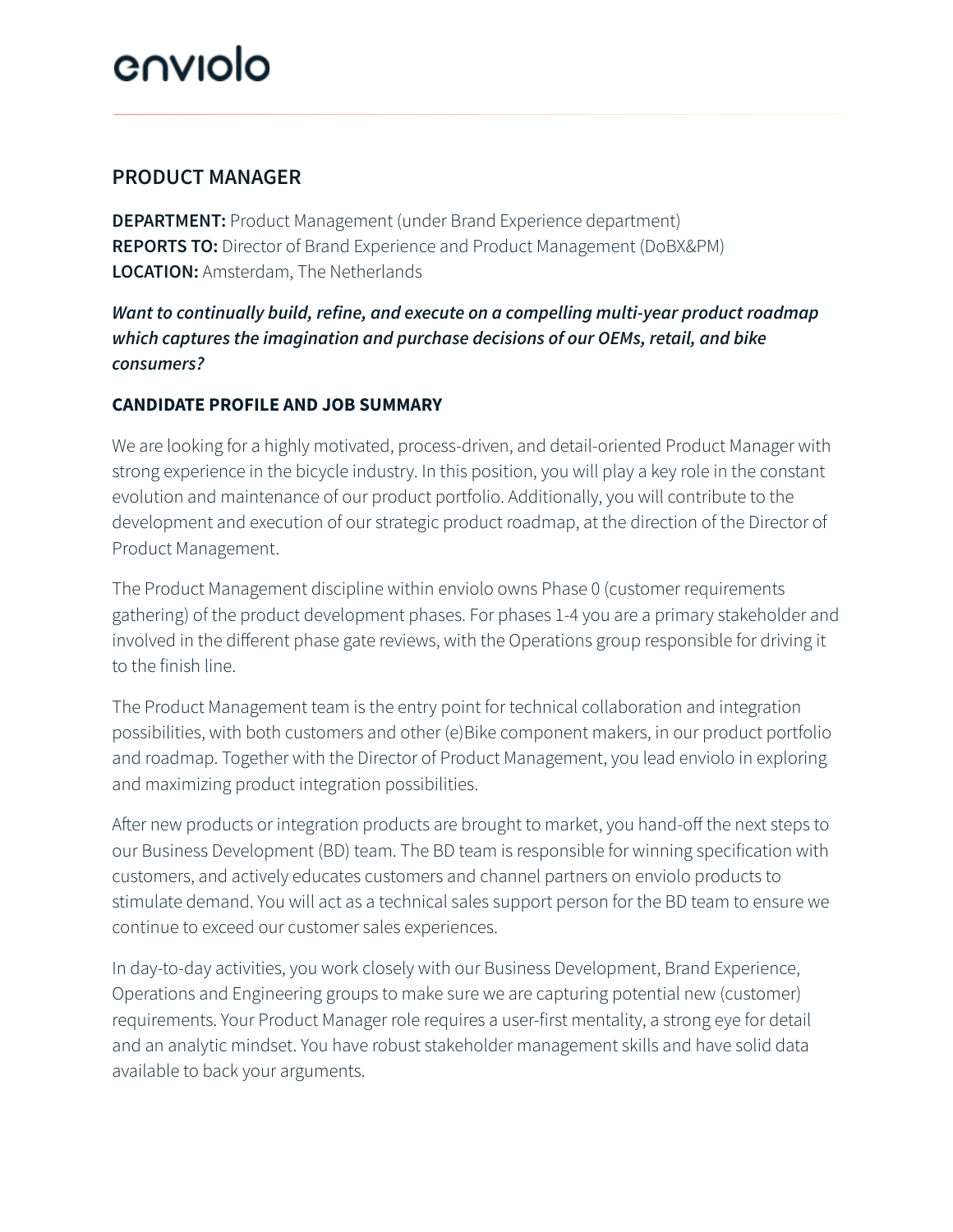## enviolo

#### **BACKGROUND**

We are enviolo; started in Europe in 2014, currently with 3 offices, across 2 different continents, we work with around 50 colleagues to empower bike makers to develop great bikes. At enviolo, we develop innovative shifting solutions for bikes and ebikes. We are an ingredient brand, meaning we sell directly to bike manufacturers (OEMs) and bike sharing program operators (push strategy). We also influence retailers indirectly through our innovative channel education and training programs.

enviolo envisions a future in which our products and services will empower bike makers to develop great bikes. Bikes for great multitudes of urban dwellers. Bikes that can change their riders' lifestyles, have a wide variety of uses, and solve problems in traditionally car-centered societies. We envision this future by maintaining loyal business relationships and building a culture of authenticity and honesty with all stakeholders. We want to collaborate, with our partners, to be a beacon of change, creating urban communities focused on sustainable, healthy, socially-responsible lifestyles.

#### **KEY RESPONSIBILITIES & TASKS**

- Develop a compelling multi-year product roadmap vision which captures the imagination and purchase decisions of our OEMs, retail, and bike consumers. This is done in close collaboration with the Director of Product Management.
	- You are responsible for ensuring the internal organization is aligned with product management`s vision for products.
- You will own the creation of new product deliverables, such as business cases and product project scope documents.
	- Actively manage the relationship with the Business Development team by collaborating on business cases and keeping the product dashboard / backlog updated.
- You will act as technical sales support resource to our Business Development team on complex technical issues to ensure we continue to exceed our customer sales experiences.
- You work closely with our Business Development, Operations and Engineering groups to collaborate on key new-product-project inputs.
	- Your Product Manager role requires a user-first mentality, a strong eye for detail and an analytic mindset. You have robust stakeholder management skills and have solid data available to back your arguments.